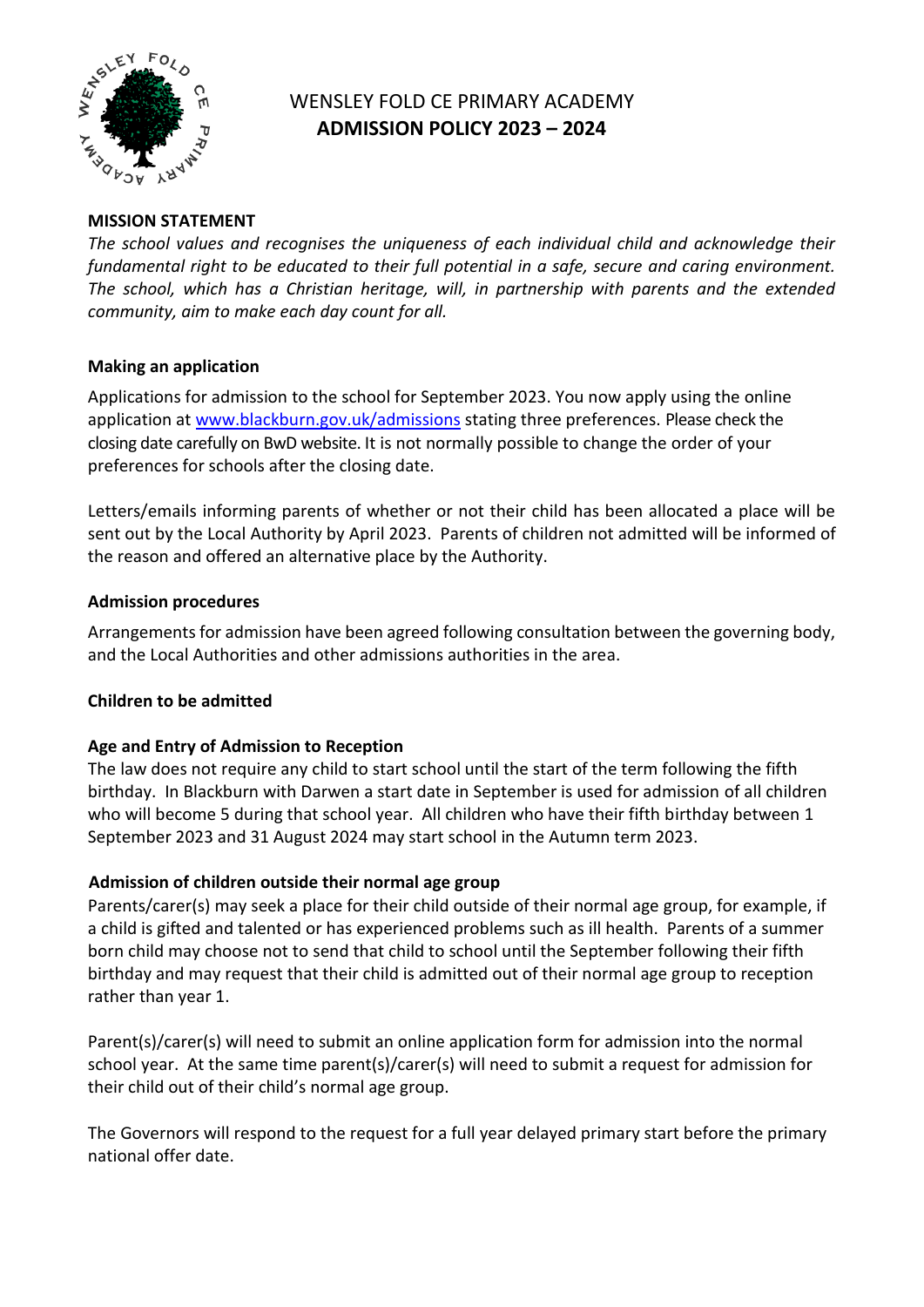If their request is agreed, the application for the normal age group may be withdrawn before a place is offered. If their request is refused, parent(s)/carer(s) must decide whether to accept the offer of a place for the normal age group, or to refuse it and make an In-year application for admission to year one for the September following their child's fifth birthday.

Parent(s)/carer(s) should note that if their request is agreed, they must make a new application for the next main admission round the following year.

The governors will not honour a decision made by another admission authority on admission out of the normal age group. Parent(s)/carer(s), therefore, should consider whether to request admission out of the normal year group at all their preference schools, rather than just their first preference school.

Parent(s)/carer(s) whose child is refused a place at this school have the right of appeal to an independent admission appeal panel. As the purpose of the appeals process is to consider whether a child should be admitted to a particular school, parents do not have a right of appeal if they have been offered a place and it is not in the year group they would like. However, they may make a complaint about an admission authority's decision not to admit their child outside their normal age group.

## **Admission Arrangements 2023/24 Academic Year**

All preferences expressed will be considered equally. The Local Authority is the Admissions Authority and is responsible for making decisions on applications for admissions. Admission to the school will be decided by the Local Authority in accordance with the stated parental preferences it receives, subject to the following set of criteria which will be used to form a priority order if there are more applications for admissions than the school has places available.

## **Determined Admission Criteria**

Children with an education, health and care plan, for whom the preferred school is named in the plan will be admitted first. The remaining applicants who have named this school as a  $1^{st}$  2<sup>nd</sup> or 3<sup>rd</sup> preference will then be considered equally against the Academy's admission policy, in the priority order given below:

(a) 'Looked after' children and children who were previously 'looked after' but immediately after being 'looked after' became subject to an adoption, a residence order/child arrangement or special guardianship order ('Looked after' means that the child was (a) in the care of a local authority, or (b) being provided with accommodation by a local authority in the exercise of their social services functions).

(b) Children with an older sibling (sibling means a brother or sister, half brother or sister, adopted brother or sister, step brother or sister, (not cousin) or the child of the parent/carer's partner, and in every case, the child must be living in the same family unit at the same address) who will still be attending the preferred school when the younger child is admitted;

(c) Children with proven and exceptional medical, social or welfare needs which are directly relevant to the school concerned. If you wish to be considered under this category there is certain evidence you must provide. Please see note (a) below which provides full details regarding the application of this criterion.

(d) Children who live nearest the school (geographical proximity). Under this category, the remaining places will be offered to children who live nearest to the preferred school. The distance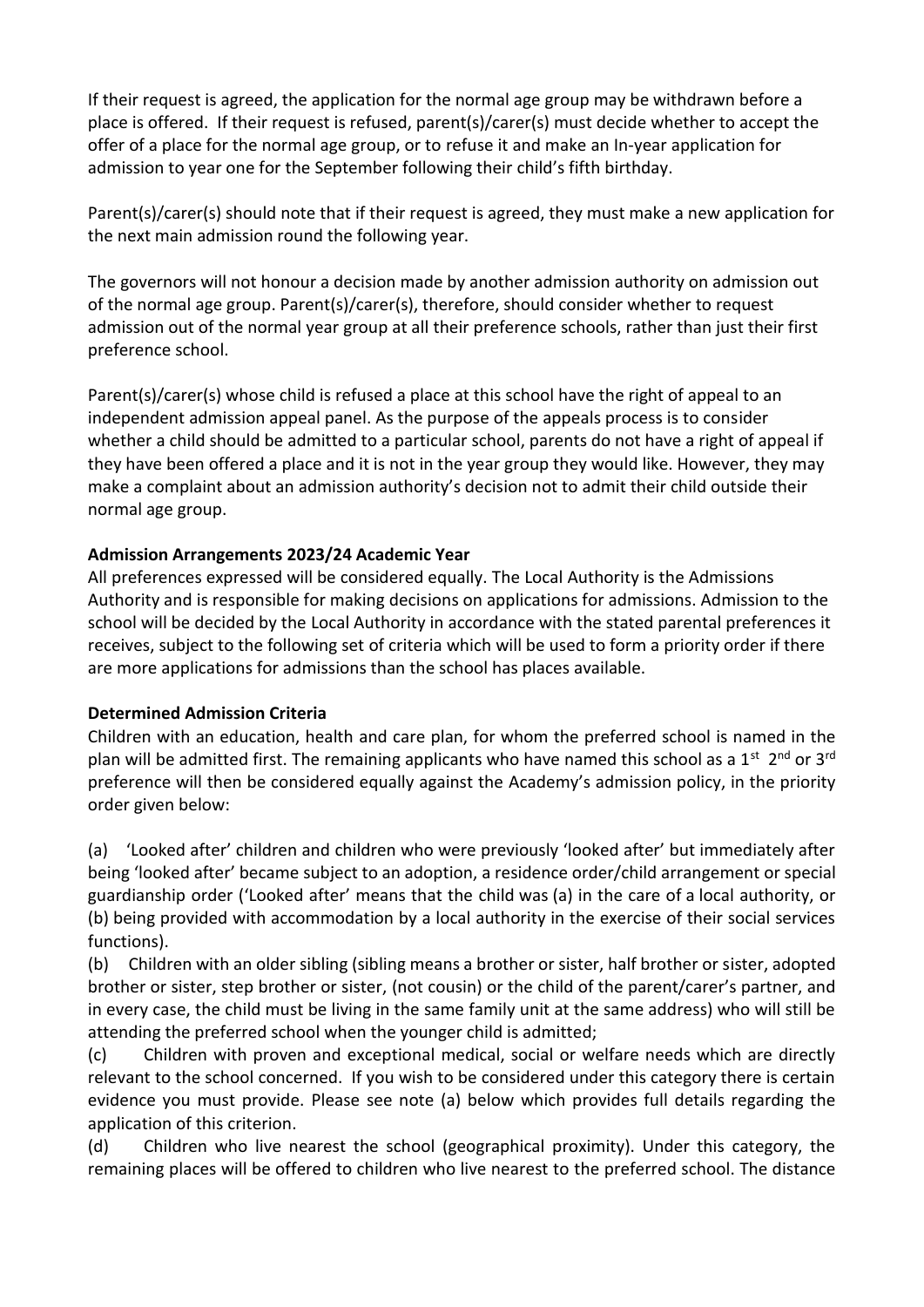will be measured in a straight line between the home front door and the main gate of the school using a computer.

#### **Tie-breaker**

If category (b), (c) or (d) is oversubscribed, geographical proximity (as set out in category (d)) will be used as the 'tie-breaker' to decide between the remaining cases. If after measuring distances it is still not possible to decide on the child/ren to be offered admission (for example two children living in the same block of flats or in the same house) the Local Authority will then use random allocation to decide which of the children can be offered a place.

#### **Priority for Twins/Multiple births**

If an application has been made for places for twins/ triplets/2 or more siblings in the same year group and insufficient places are left within the published admission number (i.e. one of the siblings is the last child who can be admitted within that number) it may be possible for the Admission Authority to offer places to the other sibling(s) in the birth group as a permitted exception to class size regulations.

## **NOTE – Criterion (c) Medical, social, welfare reasons**

If you feel that there are exceptional medical/social/welfare needs relating to your child which support the need for your child to attend a particular school, and wish your application to be considered under criterion (c) you must state this on your application form AND provide appropriate written supporting evidence for your application from a doctor, social worker or other professional. This evidence must explain why the preferred school is the most suitable and what difficulties would be caused if the child had to attend another school.

This evidence should accompany the application form. If necessary, parents can submit the application form and send the supporting evidence at a later date but the supporting evidence MUST be received by the Local Authority on or before the closing date for applications. It is the parent's responsibility to ensure that the Local Authority receives the supporting evidence.

If you do not provide the supporting evidence on or before the closing date, then it will not be possible to consider your application under the medical/social/welfare criterion,

Please bear in mind the following points in relation to this criterion –

1. only *exceptional* reasons associated with the child and directly relevant to the suitability of that specific school (i.e. showing why the child needs to be admitted to that particular school) are normally accepted under this criterion.

2. all schools can make provision for special educational needs and can also manage common conditions – e.g. asthma, diabetes, epilepsy.

After the closing date, during the early stages of the allocations process, all applications which have requested consideration on the grounds of medical/social/welfare need are considered separately by a panel from the Admission Authority. This involves considering all statements and evidence provided by parents to support the application. The panel may, at their own discretion, contact parents/carers and third parties (with parental consent) to request further information where this is needed to reach a decision.